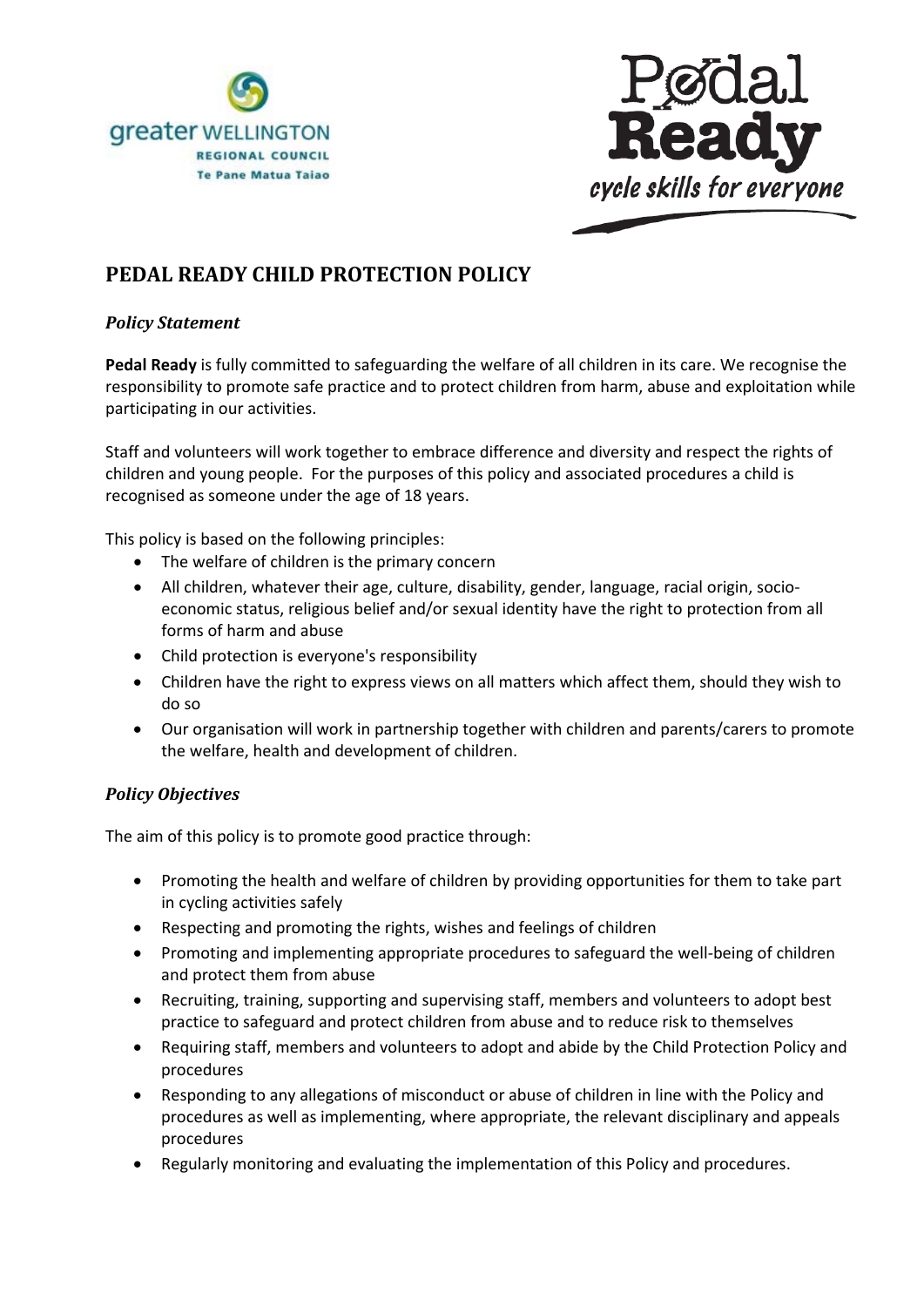## **Procedures**

## **1. Screening**

As part of our duty of care, we must ensure that suitable and appropriate employees and volunteers (including parents) are engaged to work with children. When recruiting people to engage with children we will ensure that there is robust recruitment process that includes:

- creating a role description,
- developing candidate specifications,
- advertising the position,
- an application process,
- following up on referees,
- interviewing and
- screening (e.g. police vetting).

## **2. Appointing a Child Protection Officer**

A Child Protection Officer (CPO) shall be appointed to manage child protection issues by:

- Ensuring that child protection procedures are understood and adhered to by all members,
- Organising promotional activities, training and raising awareness within the organisation,
- Establishing and maintaining the complaints procedure,
- Regularly reporting to the Pedal Ready Management Committee,
- Acting as the main contact for child protection matters,
- Keeping up-to-date with developments in child protection legislation,
- Liaising with local child protection agencies,
- Maintaining confidential records of reported cases and any action taken and
- Regularly monitoring and reviewing existing policies and procedures.

## **3. Good Practice Protocols**

The protocols provide guidance to those working with children by outlining good practice and establishing boundaries in a range of situations.

*Applying a child-centred approach where all children are treated equally and with dignity.* 

- Activities should be appropriate for the age and development of the children in your care
- Ensure feedback to children is about their performance and not of a personal nature
- Use positive and age-appropriate language when talking to children and in their presence.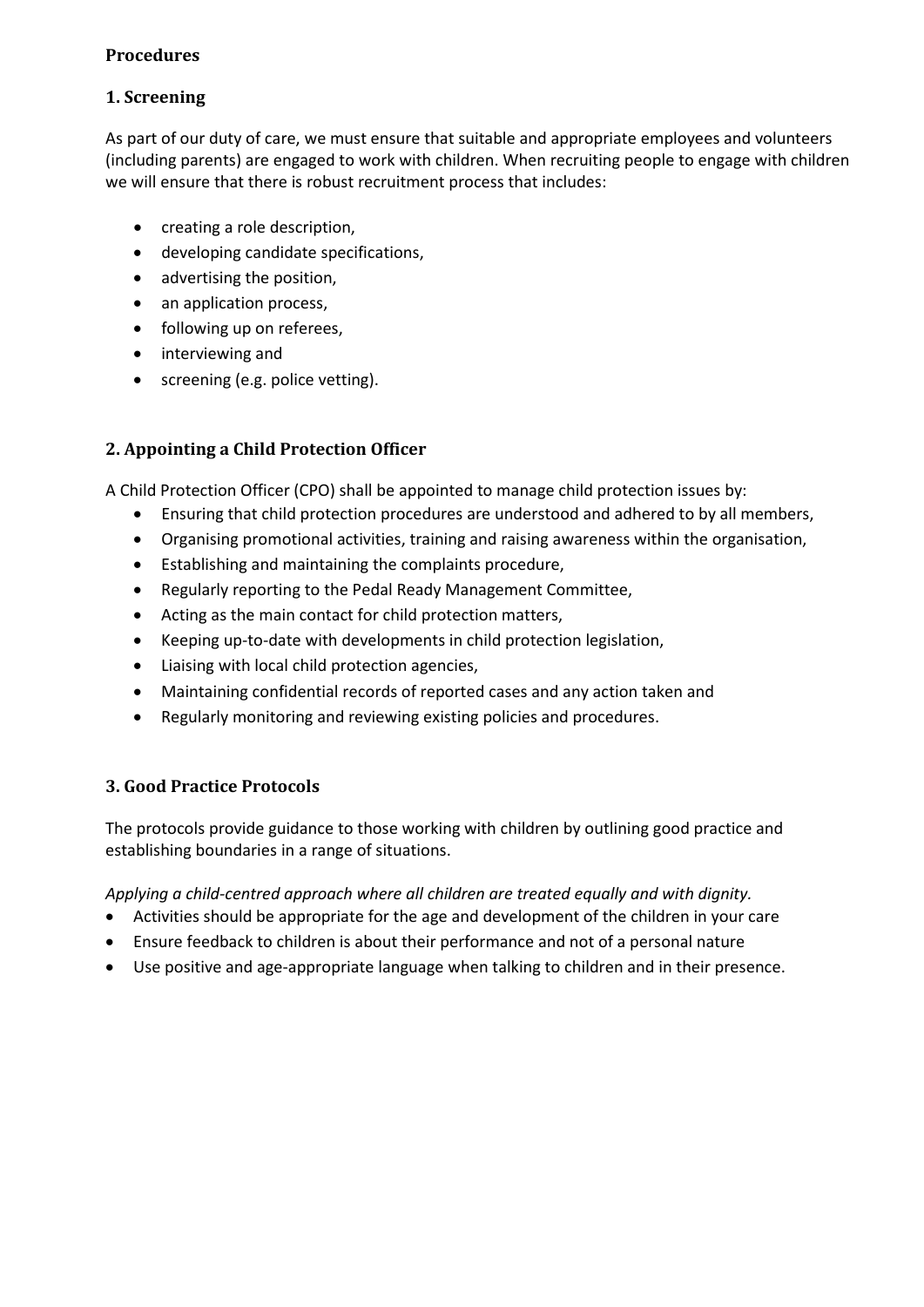*Creating a safe and open working environment*

- Ensure that all physical contact with children is relevant and appropriate to the activity
- Seek permission to touch when doing the above
- Do not engage in any intimate, over-familiar or sexual relationships with people under the age of 18 years
- Ensure that any filming or photography of children is appropriate. (Obtain consent prior to filming or photographing & explain purpose e.g. to promote course etc)
- Request parental consent before transporting young people in a vehicle. (Ensure vehicle is insured & has current WOF and everyone wears a seatbelt)
- Ensure you have parental consent to administer first aid if required
- Do not use alcohol in the presence of children and do not offer alcohol to children under any circumstances
- Do not engage in communication on a one to one basis through social media or email other than relevant coach/trainee feedback or administration
- Do not allow parents, coaches, other children, or spectators to engage in any type of bullying behaviour (this includes cyber bullying)
- Do not engage in any bullying activity.

*Avoiding situations where you are alone with a child.* 

- Avoid private or unobserved situations, including being alone with a child in the changing rooms.
- Avoid entering changing rooms. If you must enter, knock and announce yourself and try to have at least one other adult with you
- Avoid driving a child unaccompanied
- Do not invite or encourage children to your home.

## **4. Codes of behaviour**

A code of behaviour sets out an organisation's expectation of its employees, volunteers and supporters. These codes can be developed to cover a variety of roles including coaches, players, officials, parents and supporters and administrators. They will also reinforce the good practice protocols.

An effective code of behaviour:

- identifies risk factors
- addresses risk factors
- is developed collectively with those who are expected to follow the code
- is clear and unambiguous and
- is widely promoted and used within your organisation.

Complaint and internal discipline procedures for breaches of the code procedures should be developed in conjunction with the code of behaviour and also be widely distributed and promoted.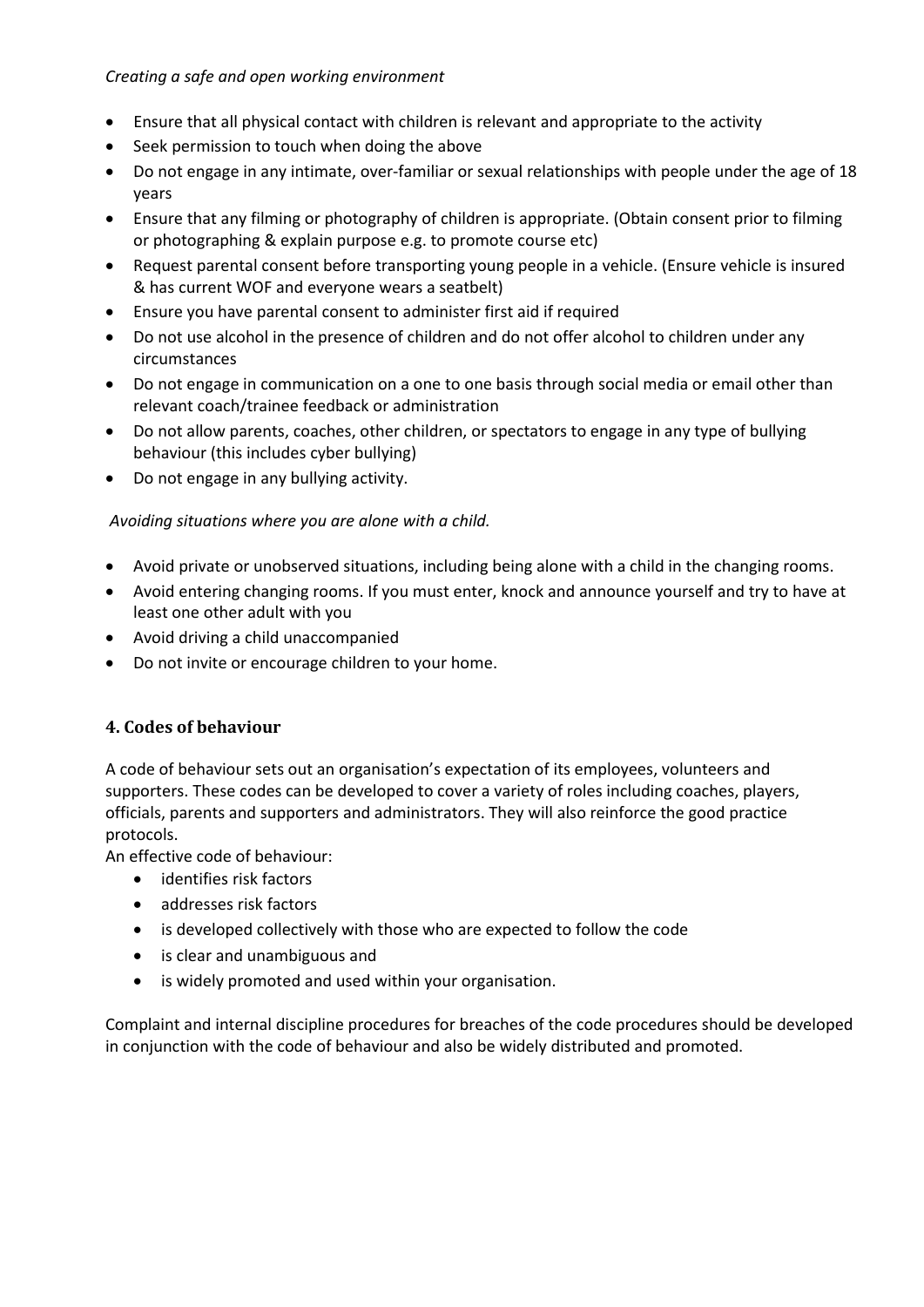## **5. Dealing with allegations, responding to concerns**

In accordance with members' responsibility to act on any serious concerns, the following should be brought to the attention of the CPO.

- Any instance where policy is breached or good practice protocols are not followed
- Any disclosure by a child that abuse or harm is occurring
- Any suspicions or concerns about a child being subject to abuse.

## *Where concerns about poor practice are reported*

Poor practice involves actions that are contrary to the good practice protocols provided by our organisation and increase the risk of harm to children.

- Initial concerns should be discussed with your CPO (in the absence of a CPO the board or executive of your organisation should be notified)
- Consider the allegation and where there is a legitimate concern provide a written notice to the individual(s) involved
- If the poor practice is continued or repeated poor practice following a written notice then enact disciplinary procedures. This may include expulsion from this organisation
- Consider actions across all circumstances for example classroom, off road and on road training situations.

## *Where abuse is suspected or reported*

The welfare and interests of the child or young person are the first and paramount considerations.

- Ensure the child is safe from immediate harm
- Consult immediately with nominated CPO/person-in-charge
- As soon as possible, record accurately and appropriately the information received
- Records should be factual (not opinion or hearsay) and concise and include:
	- i. The nature of the allegation
	- ii. Who noticed/disclosed the abuse and their relationship to the child
	- iii. Details of any witnesses
	- iv. Signs and symptoms noted (including behavioural change)
	- v. Any particular incidents with dates, times and places (if possible)
	- vi. Any action taken
- Consult with other others as necessary do not work alone
- Avoid questioning the child beyond what has already been disclosed
- Do not question or counsel the alleged offender
- Do not investigate/presume expertise unless very experienced and qualified to do so
- Notify Child Youth and Family or the Police.

## *Policy Review*

This Policy and Procedures will be regularly reviewed:

- In accordance with changes in legislation and guidance on the protection of children or following any changes within the **Pedal Ready programme**
- Following any issues or concerns raised about the protection of children within the **Pedal Ready programme**
- In all other circumstances, at least every twelve months.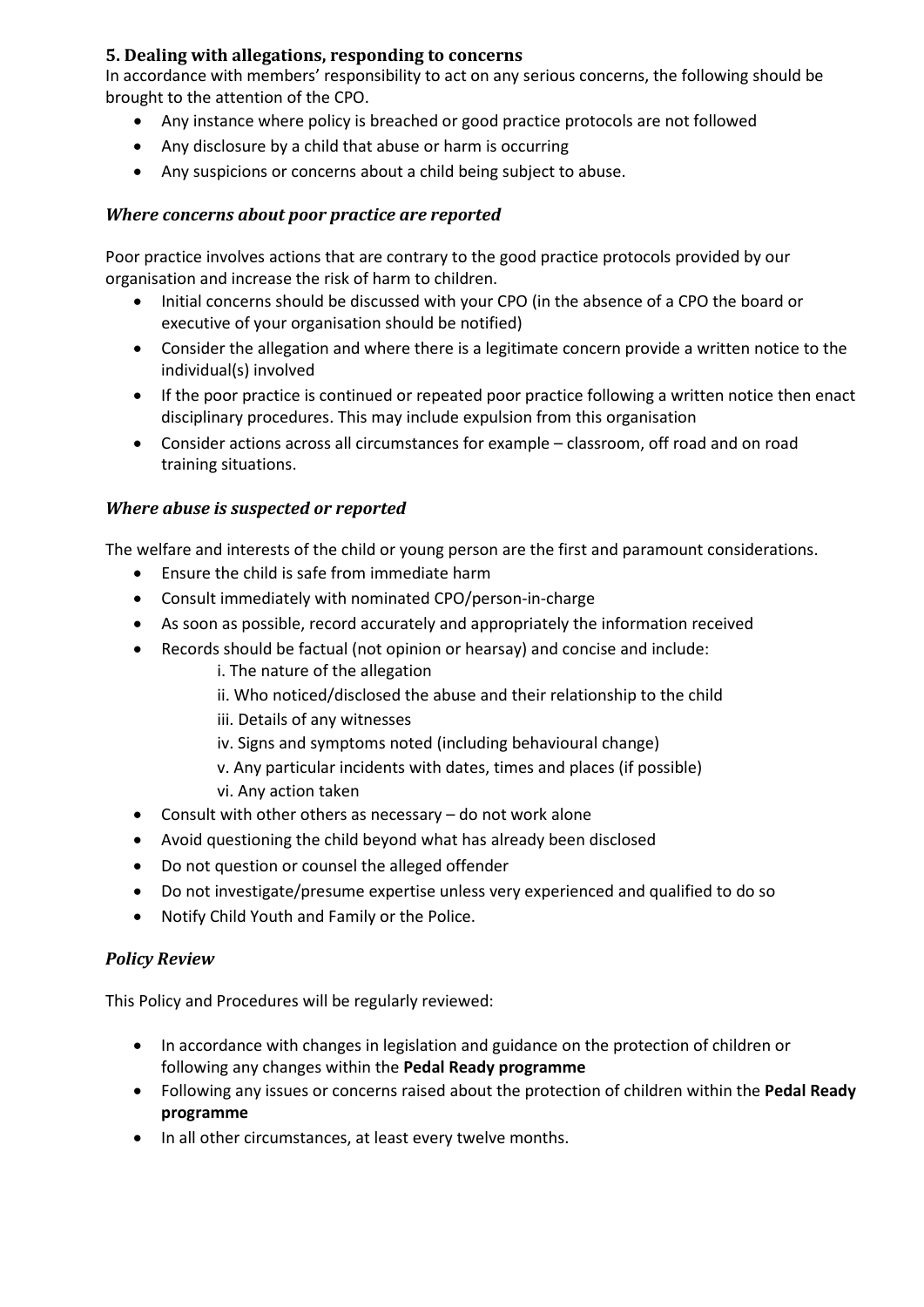#### *Additional Guidance*

The Pedal Ready programme will:

Have access to a register of every child involved with the group including relevant medical details and have a contact name and number accessible in case of emergencies

- Treat everybody with respect
- Set an example we would wish others to follow
- Where possible consider activities that involve more than one adult being present or within sight and hearing of others
- Be aware that on occasions our actions may be misinterpreted by others even if they were well intentioned
- Respect a child's right to personal privacy
- Provide time and attention for children to talk to us
- Encourage children to respect and be courteous to others
- Intervene to stop any inappropriate verbal or physical behaviour
- Have a pre-arranged plan for the safe collection of children after the **Pedal Ready programme**  training events have finished
- Ensure that any suspicions or allegations of abuse are REFERRED not INVESTIGATED
- Only refer and seek support from other agencies as identified under the child protection policy
- Complete Personal Profile and vetting pro-forma ( see Appendix 2).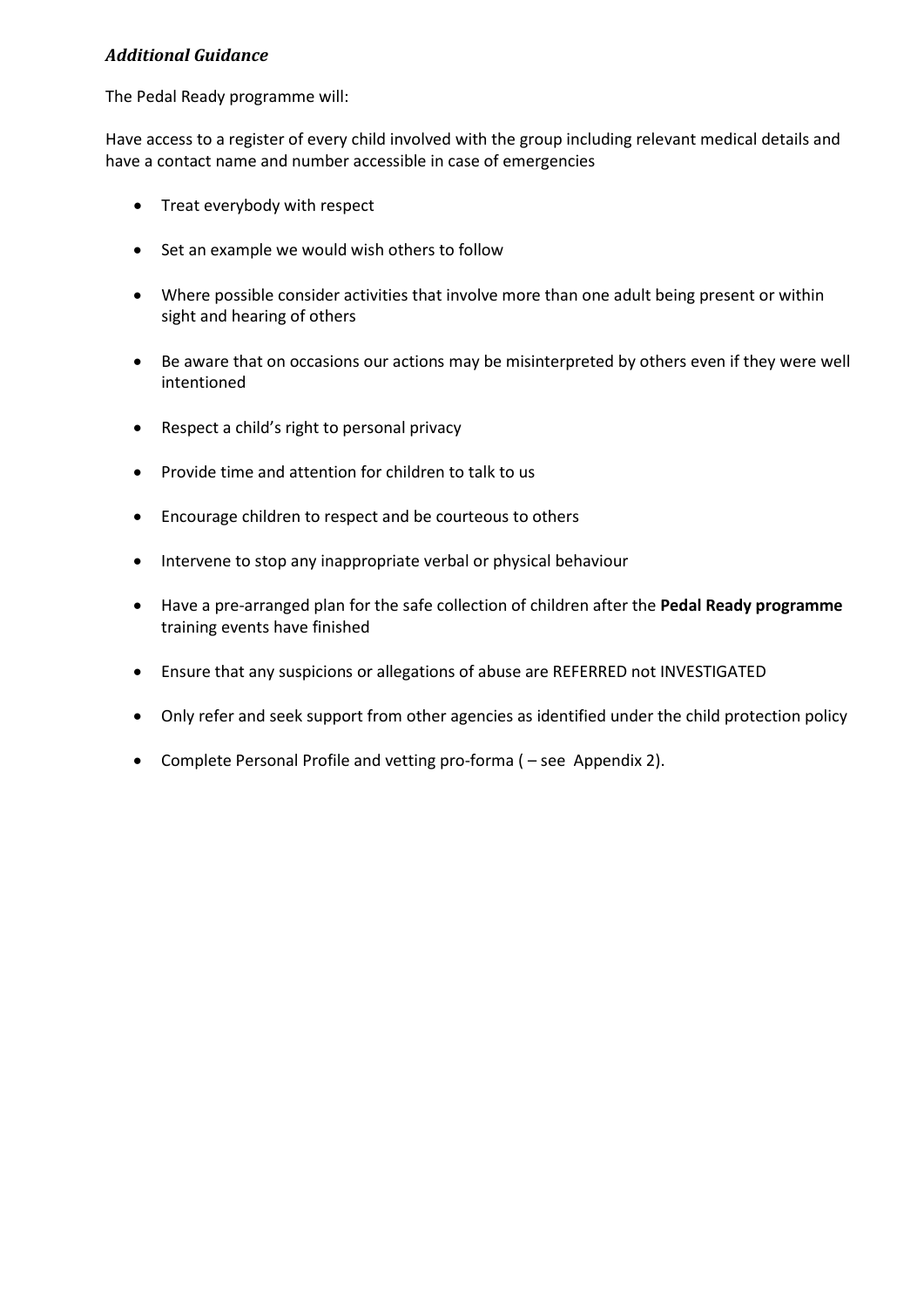# **Appendix 1: RELEVANT LEGISLATION**

There are numerous pieces of legislation relating to the protection of children under 18 years that may impact on sport and recreation providers.

## *Vulnerable Children Act 2014*

School boards have the responsibility to ensure the safety of the vulnerable people in their care. This means that they need to take all practical steps to ensure that the PCBU (in this case Pedal Ready) working at the school has its own child protection policy in place.

Cycle skills instructors are seen as "core workers" in regards to the Vulnerable Children Act 2014. This is due to the fact that instructors take primary responsibility for the students, have regular contact, and can potentially be left alone with children in certain situations.

Pedal Ready ensures that all our contractors are safety checked before the employment or engagement commences. Existing core workers must all be checked within 3 years of the date of the legislation came into effect. The date is therefore 01 September 2019. All new contractors will be checked to the new standard before they commence work.

**Safety checks** comprise of 4 parts:

- 1. Confirmation of identity of the individual
- 2. Consideration of specific information including work history, referee checks, an interview, and checks with professional registration bodies (not required for existing staff)
- 3. A NZ Police vet
- 4. Assessment of the person based on evidence collected in 1-3

Under the VCA 2014 if new information is obtained by NZ Police after the completion of the Police vet this can be disclosed to the approved agency that requested the vet. The employer's expectation is that any issues (I.E. legal/court issues both personal and other organisation related) arising between safety checks will be brought to our attention at the earliest instance for review under VCA guidelines.

## *Privacy Act 1993*

• Sports clubs gather certain personal information about members. The Privacy Act governs the collection and use of personal information where a person's identity is apparent from the information.

## *Crimes Amendment Act – Protection of Children*

- The key purpose of this amendment to the Crimes Act 1961 is to ensure that children are adequately protected from assault, neglect and ill-treatment.
- The amendment places greater responsibility on adults (parent or persons in place of a parent) who have actual care or charge of a child to take reasonable steps to protect that child from injury. While *'a person in place of a parent'* is not defined in the Act it appears possible that sports club personnel could at times be considered to be *'a person in place of a parent'.* For example, when taking children away to an event or tournament.
- The amendment also compels people who live with a child and those who are in frequent contact with children and know, or ought to know, that the child is at risk of death, grievous bodily harm or sexual assault to take reasonable steps to protect the child from that risk.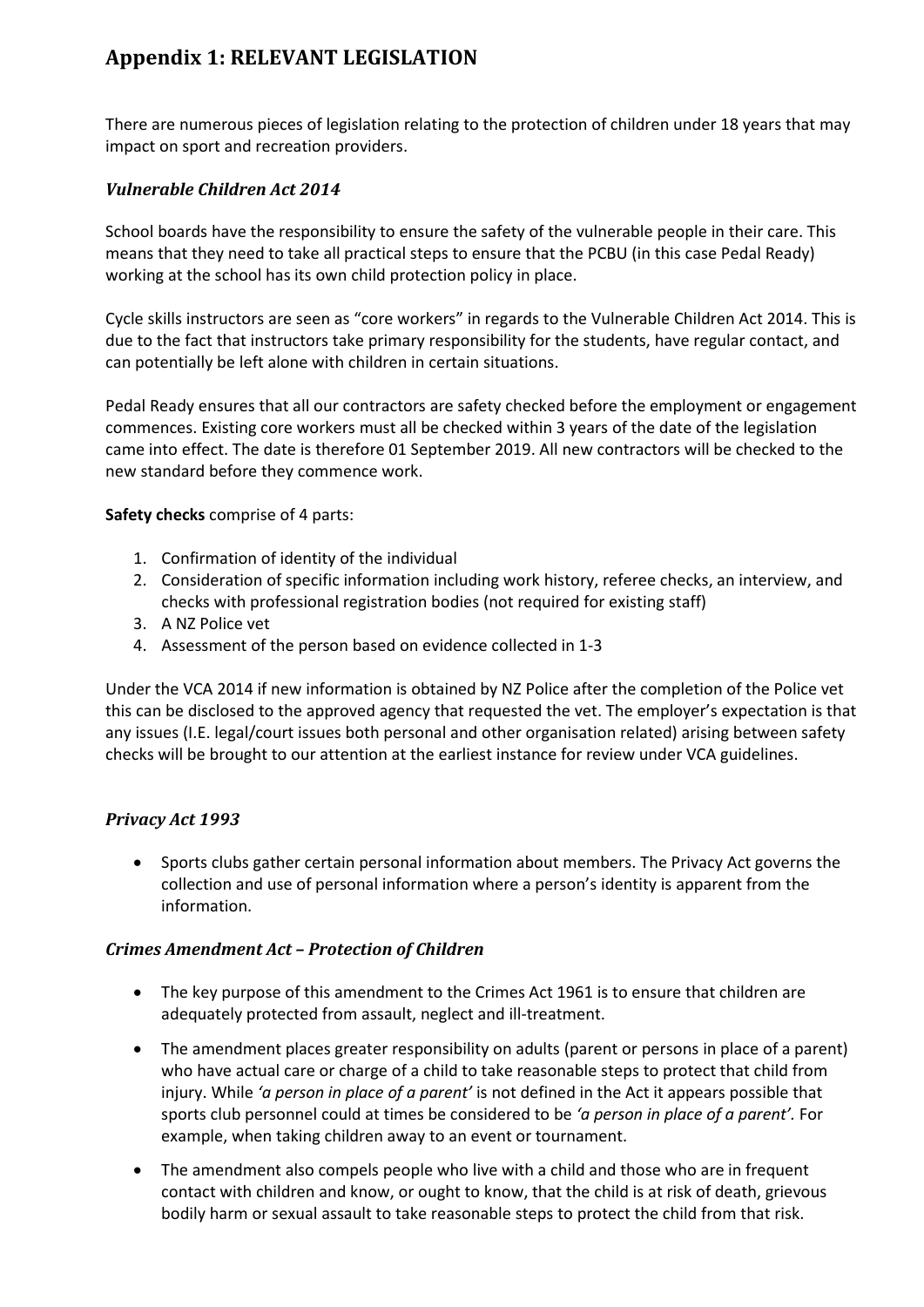Other relevant legislation includes:

Income Tax Act 2007;

Minimum Wage Act 1983;

Equal Pay Act 1972;

Smoke Free Environments Act 1990;

Sale of Liquor Act 1989;

Human Rights Act 1993;

New Zealand Bill of Rights Act 1990; and Care of Children Act 2004.